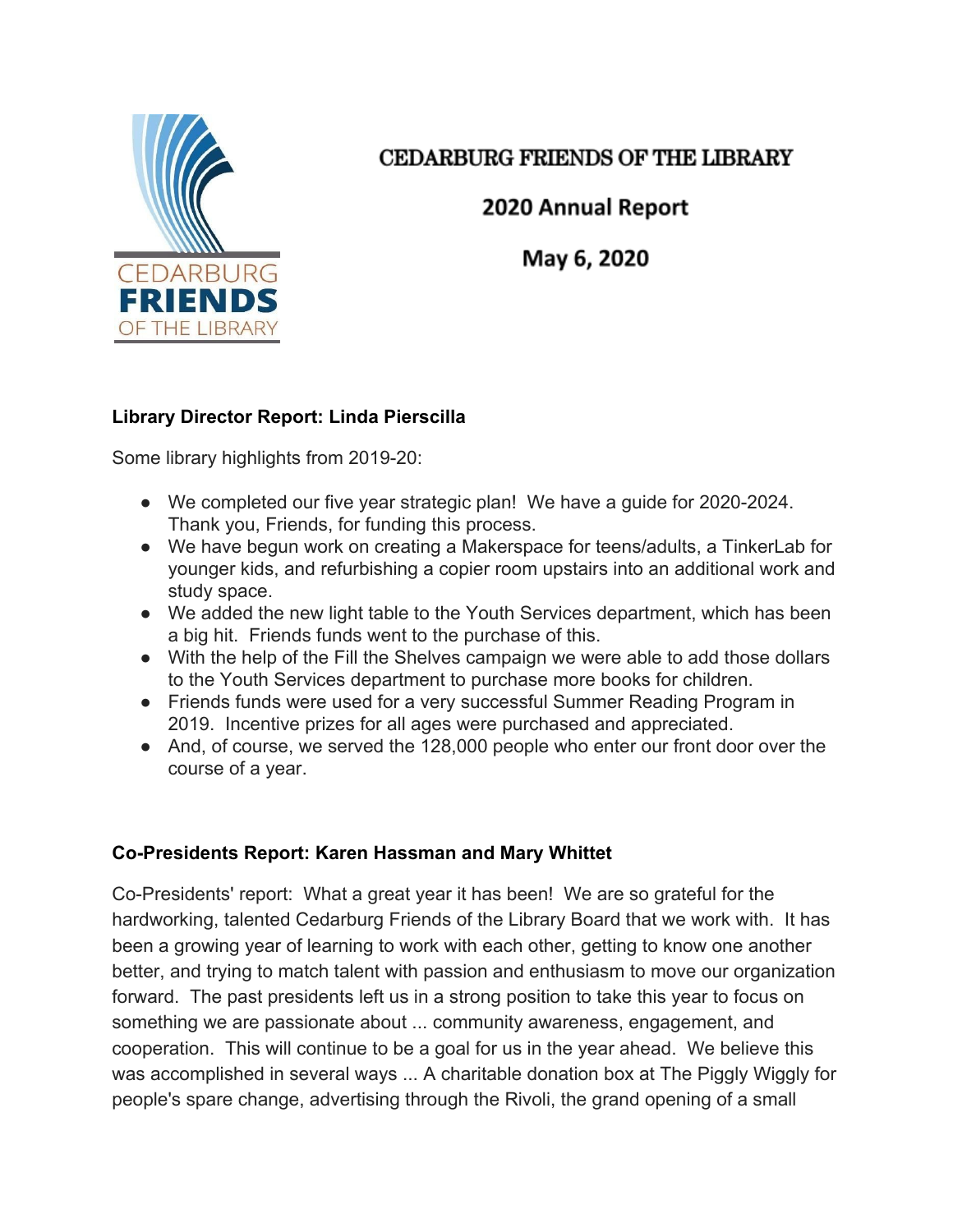business (Buy the Book Book Store) with the encouragement of the Cedarburg Chamber of Commerce, continued support of our library not only through funding of great programs like summer reading, Great Decisions, Hot Spots, and CPL Radio, but also through encouraging more people to enter the library through the Cooking Club (an off shoot of our Cedarburg Reads last fall), a National Friends of the Library event, supporting the staff through National Library Workers' Day, an additional book sale in the library and opening a used book store onsite, and beginning a cooperative effort with other libraries in Ozaukee County for the NEA Big Reads/Cedarburg Reads coming in October of 2020. Our fundraising through book sales, Fill the Shelves and the Book Nook were successful. With one book sale already postponed for this year due to the COVID-19 pandemic, the biggest challenge for the coming year will be creative fundraising as all the ways we typically raise funds will looks different. Thank goodness we have great books to get us through and NONE of this would have been/will be accomplished without the board and membership of Cedarburg Friends of the Library. We also want to give a big shout out to our amazing Cedarburg Library Director, Linda Pierschalla, and staff for their professional and effective leadership during all the changes and challenges of the "Stay at Home" order. Great job, everyone!

#### **Committee Reports**:

## **Book Nook and Magazine Report: Kathy Young**

The Book Nook and magazine sales have been very good this year, We have been consistently making over \$100 a week. We have also had more pop up book sales on a cart, holiday books, travel books, cookbooks ,etc. and added a seasonal basket of magazines next to the magazine racks.

Our totals have actually been more than indicated because items bought when "Buy the Book store and the weekend book sales are available, the Book Nook and magazine sales are included in that total. We do this for the convenience to the buyer.

The Book Nook is stocked with newer books that have been donated. Magazines continue to sell at a rapid pace.

Thanks to our community for donating all of our books and magazines. However, just so they know, we can always use more!! Our fundraising efforts for the library depend on them. We should always encourage the public to keep on donating!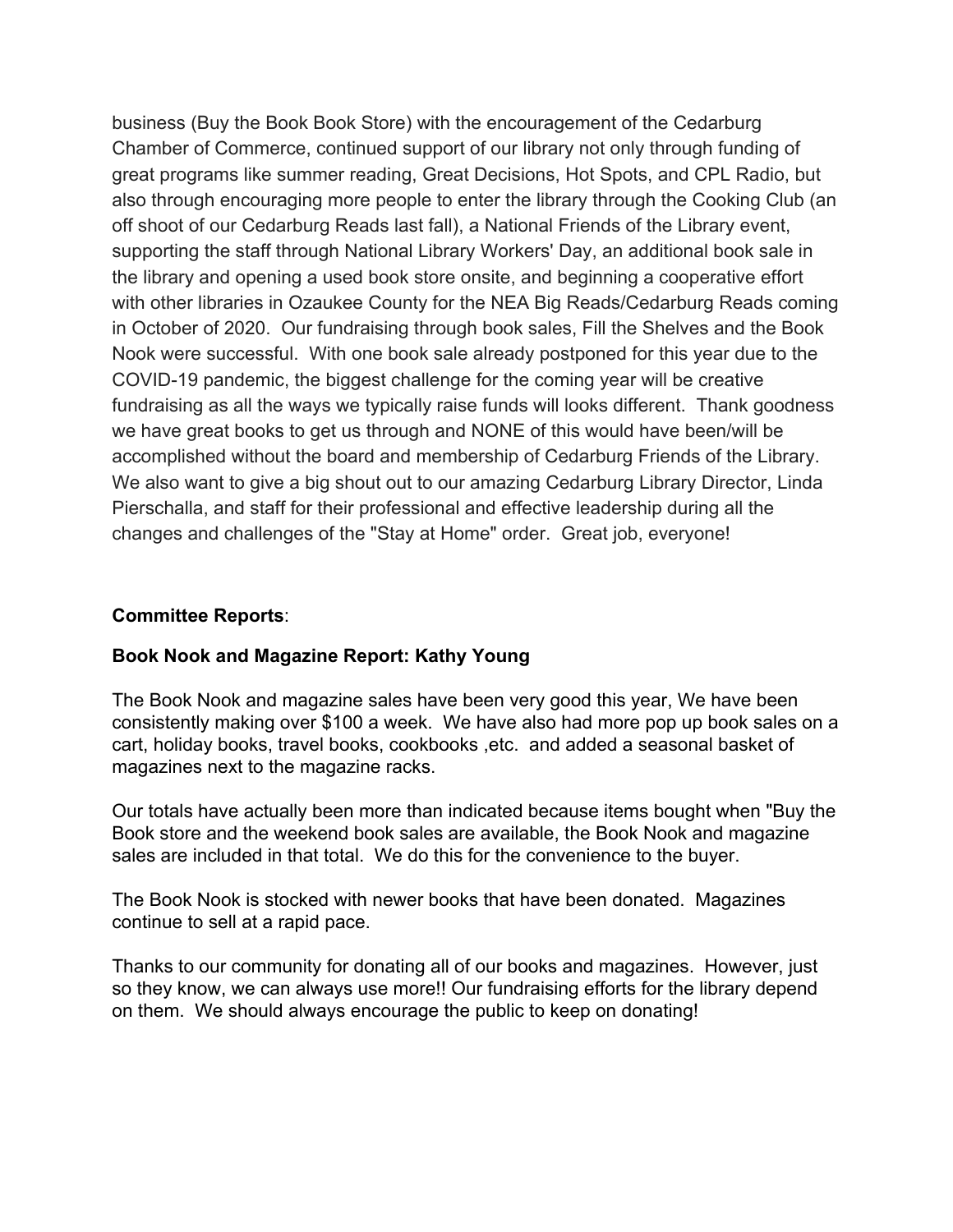### **Buy the Book: Heidi May**

The Friends were excited to open a used book store in December of 2019 run by volunteers! This space offers one more place along with the Book Nook for library patrons to find that perfect book at a great price.

Buy the Book store hours are Wednesday 3:00-6:00 and Saturday 10:00-12:00. Watch for more hours and specials when the library re-opens.

### **Book Sales: Heidi May**

In 2019 the Friends held 3 used book sales, raising a total of \$15,334.00 for the library. Although our 1st sale that was scheduled for June in 2020 is cancelled at this time. Watch for pop up sales and more Buy the Book Store hours once the library is open. Save all your books and magazines while you start your spring cleaning, we will need your donations!!

## **Cedarburg Reads: Patty Dyke**

The book for Cedarburg Reads 2019 was *Wisconsin Cheese Cookbook* by Kristine Hansen. Multiple events were held including:

- September 12 Packer History presentation by Jim Rice
- September 14 Cheese pairings at the Pig, Olive Sprig, Cedar Creek Winery and Delicately Delicious
- September 17 Movie screening of "Cheeseheads: The Documentary"
- September 24 Author presentation
- September 26 CPL Cooking Club kick off

#### **Fill the Shelves: Jessica Martischang**

The end of year Fill the Shelves solicitation letter was sent out in November. We also put out 'Deck the Shelves' giving trees in the library during the month of December. Total monies raised for 2019 were \$1510 from the letter solicitation and \$355 from Deck the Shelves trees. Going forward, we will include a membership form along with all thank you notes sent to donors throughout the year. Thank you letters will include language such as, "If you are not already a member of the Cedarburg Friends of the Library, please consider joining."

We continue to offer Custom book inscriptions for donations over \$20.

Donors have the option of selecting the Cedarburg Friends of the Library through the Amazon Smile giving program.